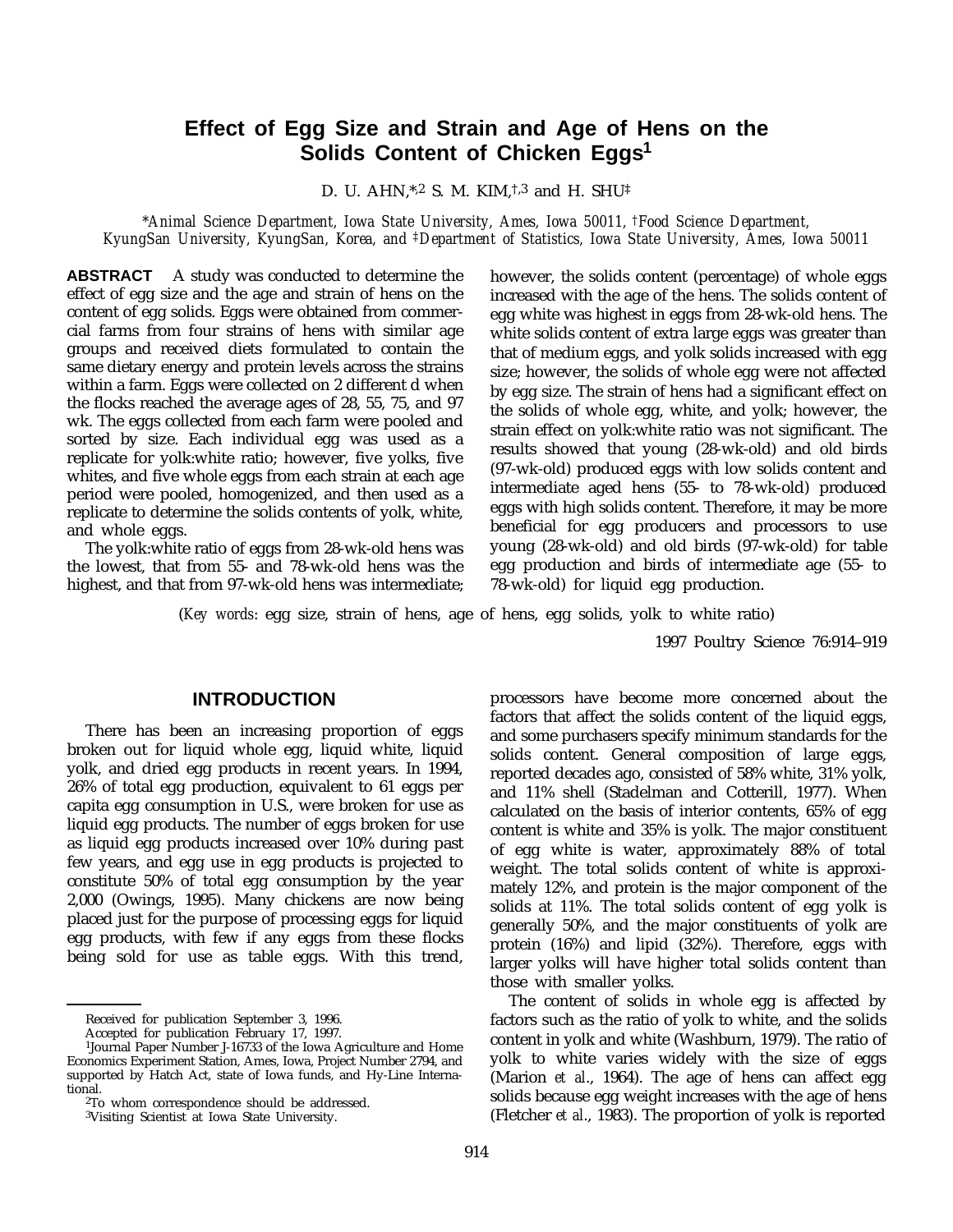to be less in small eggs than in larger ones (Kaminska and Skraba, 1991). Therefore, the yolk size increases proportionally with egg size, and solids content of eggs from older or forced molted hens, which lay larger eggs, may be significantly different than those from younger birds. Rose *et al*. (1966) found significant differences in percentage solids among several commercial strains of Leghorns. Most of these differences could be explained by differences in egg weight, which would change the proportions of yolk and albumen. However, genetic differences also may exist in solids content of eggs, especially as a result of intense genetic selection programs for egg size and production in recent years. The variations in solids content of white and yolk are also important factors that can influence the total solids in whole egg.

Total solids content of yolk can be influenced by the age and strain of the hens and the conditions under which eggs have been stored. The loss of  $CO<sub>2</sub>$  and moisture from egg white and the loss of moisture during storage may increase the solids content of white, and the proportion of major yolk components, lipid, and protein in the yolk. Solid content of the yolk can also be affected by the moisture mobilization from egg white; however, the effect of variety, age, diet, and other conditions on the protein and lipid content of egg yolk is not clear.

Considering all these facts, studies on the effect of egg size, and variety and age of hen on yolk:white ratio and the solids content of yolk and white should be valuable for both egg producers and processors. The objective of this work was to determine the effect of egg size, and hen age, and hen strain on egg solids content.

# **MATERIAL AND METHODS**

#### **Sample Preparation**

About 800 to 1,600 eggs from four strains of Single Comb White Leghorn types (Delta, H&N, Hy-Line<sup>®</sup> W36, and Hy-Line<sup>®</sup> W77) were collected from 28-, 55-, 75- and 97-wk-old (average age) hens. Eggs from each strain were from four locations in Iowa and Minnesota. Eggs from four locations were pooled and sorted by size. Three or four egg size groups, according to USDA size requirements (medium, large, extra large, and jumbo), were selected per each age group. When the number of eggs from each size, from each strain of hen at each age was fewer than 50, that size was not included in this study. Eggs were transported to Iowa State University within 7 d (stored at 10 C) after laying, and the weight of each egg was recorded. To determine yolk:white ratio, 44 to 150 eggs of from each size, from each strain of hen at each age group were broken, and yolk and white were separated. Yolk was weighed after rolling it on a paper towel to

remove extra egg white and the chalaza. When the chalaza was not removed by this process, a razor was used to remove it from the yolk. Shell weight was also measured after draining all the leftover egg white from the inner surface of the eggshell. Weight of white was calculated by subtracting the total egg, yolk, and shell weights.

Due to the limited availability of jumbo eggs in 28-wk-old and medium in 78-wk-old hens, only three egg size groups were used to analyze solids content in the eggs for those two age groups, whereas four were used for the other age groups. Five yolks, five whites, and five whole eggs were pooled in separate containers and homogenized to make composite samples. Yolk was homogenized using a spatula, and whole egg and white were homogenized in a Waring blender for 15 s. The homogenized samples were transferred to 20-mL sample vials and stored (less than 2 d) in a cold room (4 C) and used for chemical analysis. Four separate pools from each size, from each strain at each age were prepared for each yolk, white, and whole egg sample.

#### **Chemical Analysis**

Moisture content was analyzed by using the AOAC method (AOAC, 1980). Three to four grams of white, yolk, or whole egg homogenates were transferred to an aluminum dish and reweighed after drying in an electric oven at 110 C for 20 h.

Lipid content of egg yolk was determined by the Folch's extraction method (Folch *et al*., 1957). Egg yolk (approximately 2 g) was weighed into a test tube containing 20 mL Folch 1 solution (chloroform:methanol = 2:1). The sample was homogenized by vigorous shaking for 20 s. The homogenate was filtered through a Whatman Number 1 filter paper4 into a 100-mL graduated cylinder (with glass stopper), rinsed twice with each 10 mL Folch 1 solution, 8 mL of 0.88% NaCl solution was added, stoppered, and mixed. The inside of the cylinder was washed twice with 5 mL of Folch 2 solution (3:47:48/  $CHCl<sub>3</sub>:CH<sub>3</sub>OH:H<sub>2</sub>O$ ). After the phase separation, the lipid layer volume was recorded, and the top layer (methanol and water) of the solution was completely and carefully siphoned off so as not to contaminate the  $CHCl<sub>3</sub>$  layer. The organic layer (10 mL) was put in a glass scintillation vial, dried in a block heater (1 h at 50 C), and used for total lipid determination.

Protein content of yolk was analyzed by using a Nitrogen analyzer (LECO, FP-428).5 A factor of 6.25 was used to calculate protein content from the nitrogen values.

#### **Statistical Analysis**

The experiment was a split-plot design, and egg size was used as repeated measurements. Size by strain was used as an error term for the age and strain, and age by strain by size was used as an error term for egg size, age by size, and strain by size. The General Linear Models procedure was used to analyze the data, and the

<sup>4</sup>Whatman Inc., Clifton, NJ 07014.

<sup>5</sup>Leco Corp., St. Joseph, MI 49085-2396.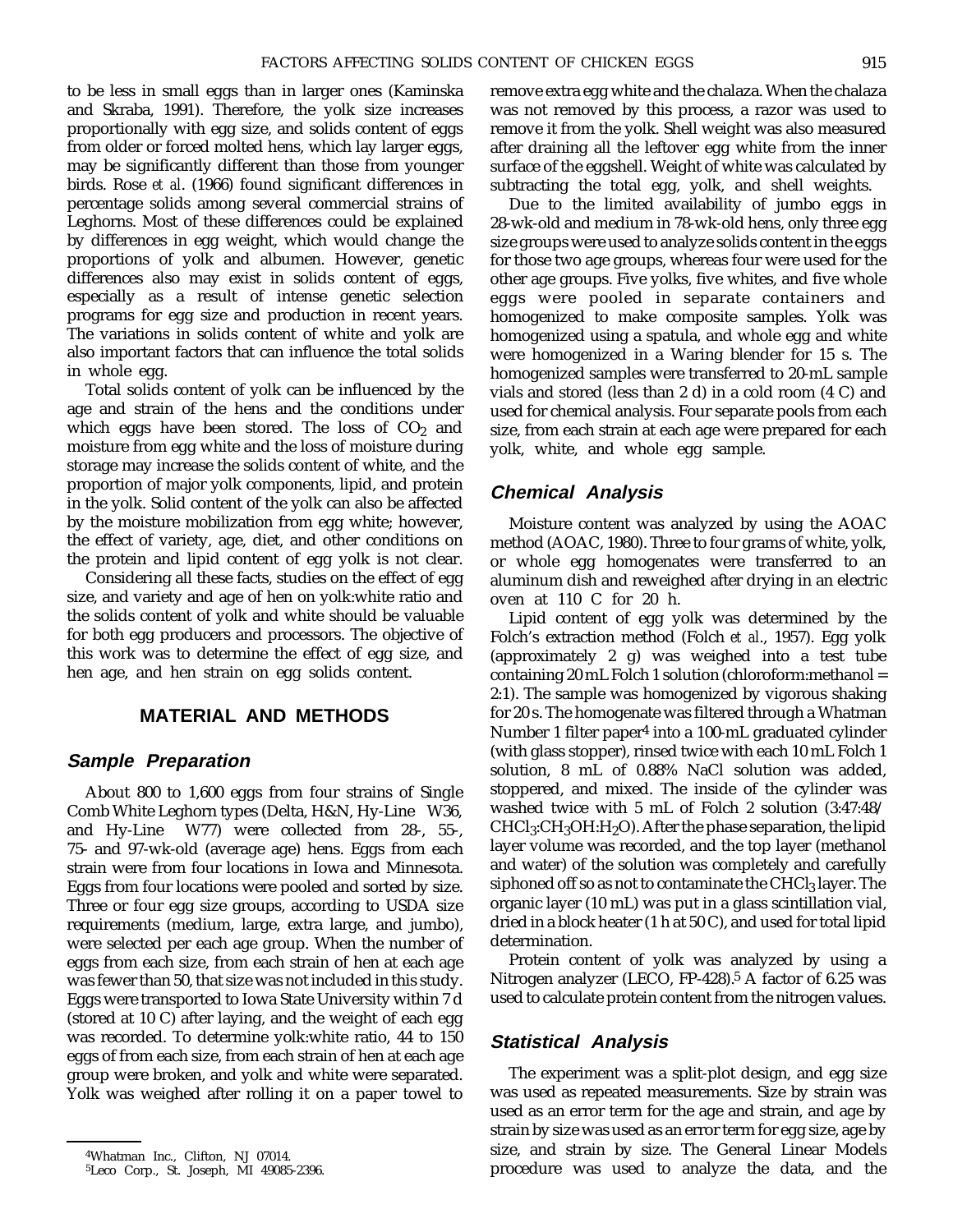**TABLE 1. Effect of hen's age on the solids content of whole egg, white, and yolk; the lipid and protein content of yolk; and the ratio of yolk and white1**

| Age        | Solids             |                     |                    | Yolk   |         |                         |  |  |
|------------|--------------------|---------------------|--------------------|--------|---------|-------------------------|--|--|
|            | Whole egg          | White               | Yolk               | Lipids | Protein | Yolk:white <sup>2</sup> |  |  |
| (wk)       | $(\%)$             |                     |                    |        |         |                         |  |  |
| 28         | 23.23c             | 12.72 <sup>a</sup>  | 50.69 <sup>b</sup> | 30.70  | 16.97   | 36.58c                  |  |  |
| 55         | 24.03 <sup>b</sup> | 11.25c              | $50.64^{bc}$       | 30.95  | 16.96   | 46.42a                  |  |  |
| 78         | 24.29ab            | 11.90 <sup>b</sup>  | 50.38c             | 30.66  | 16.75   | 46.65a                  |  |  |
| 97         | 24.59a             | 11.57 <sup>bc</sup> | 51.55a             | 30.61  | 16.75   | 40.82 <sup>b</sup>      |  |  |
| <b>SEM</b> | 0.06               | 0.08                | 0.05               | 0.14   | 0.05    | 0.03                    |  |  |

a-cMeans in a column with no common superscript differ significantly  $(P < 0.05)$ .

1Egg solids, and yolk lipids and proteins: n = 48 for 28- and 78-wk-old hens, and 64 for 55 and 97-wk-old hens.

<sup>2</sup>Yolk:white ratio:  $n = 655, 818, 1,156,$  and  $1,486$  for 28-, 55-, 78-, and 97-wk-old hens, respectively.

differences in the mean values of yolk:white ratio, solids content of white, yolk, and whole egg, and the lipid and protein content of yolk among strain, age, and egg size groups were compared by the least significant difference test. Each individual egg was used as a replicate for yolk: white ratio; five yolks, five whites, and five whole eggs from each strain at each age period were pooled, homogenized, and then used as a replicate for the solids contents of yolk, white, and whole eggs. Interaction effects were analyzed only when significant interactions were observed (SAS Institute, 1986).

# **RESULTS AND DISCUSSION**

#### **Effect of Hen's Age**

Age of the hens had a significant effect on the whole egg, white, and yolk solids, and on yolk:white ratio of eggs. The solids content of whole egg ranged from 23.2 to 24.6%, and was 1 to 2% lower than that reported by Posati and Orr (1976). The solids content of whole egg increased with the age of hens, and the eggs from 28-wk-old hens had 0.8 to 1.4% lower whole egg solids content than other age groups. The solids content of white was the greatest in the eggs from 28-wk-old hens and the least in 55-wk-old hens, differing by 1.5%. The solids content of yolk was the greatest in the eggs from 97-wk-old hens and the least in 78-wk-old hens. The solids content of yolk was 5 to 6% higher than the reported value of Posati and Orr (1976). Lipid and protein content of yolk varied within a narrow range, and were not affected by the age of birds. The yolk:white ratio varied widely by the age of hens. Rossi and Pompei (1995) reported that albumen and yolk average weights and the proportion of yolk in the edible part of the egg increased with hen's age. Our results also indicated that the yolk:white ratio in eggs from 28-wk-old hens was the lowest, whereas that of 55- and 78-wk-old hens was the highest; however, the yolk:white ratio of eggs from 97-wk-old hens was intermediate, indicating a gradual decrease in yolk:white ratio after a certain age. The percentage difference in yolk:

white ratio between the highest and the lowest was approximately 10%. Because egg yolk contains approximately 50% solids and 12 % white, a 10% difference in yolk:white could be as large as a 2% difference in whole egg solids; however, the calculated and actual analysis in the solids content of whole eggs from 97-wk-old hens did not agree well. In fact, the solids of whole eggs from 97-wk-old hens were greater than those of 55- and 78-wk-old hens. High solids content in the white of 28- and yolk of 97-wk-old hens might have contributed to the unexpectedly high whole eggs solids in those eggs (Table 1).

# **Effect of Egg Size**

The solids contents of whole egg, white, and yolk varied within a narrow range among egg sizes. Although significant differences were found in the solids of white and yolk by egg size, the solids content of whole egg was not affected by egg size. The solids content in the whites of extra large eggs was greater than that of medium eggs, and yolk solids increased with egg size. The lipid content of egg yolk in jumbo eggs was greater than that of large eggs, and the protein of yolk from medium size eggs was greater than that from extra large eggs. Yolk:white ratio, an important parameter in determining solids content in whole egg, was significantly affected by egg size. Yolk: white ratio was the greatest in medium eggs and this ratio decreased gradually as egg size increased. However, yolk: white ratio was not directly related to whole egg solids content as in the age effect. Higher yolk solids content in larger eggs may have compensated somewhat for the low yolk:white ratio of larger eggs (Table 2).

The percentage of egg yolk gradually decreased and that of egg white increased as the weight of egg increased in all age groups (Figure 1). The percentage of yolk in the eggs from 28-wk-old hens was lower than that of the other age groups. However, the decrease in percentage yolk as the size of egg increased was greater than that of 55- and 78-wk-old hens. The proportion of egg yolk in the eggs from 97-wk-old hens was as relatively high as in 55- and 78-wk-old hens but decreased similarly to that of 28-wk-old hens as the weight of egg increased. This result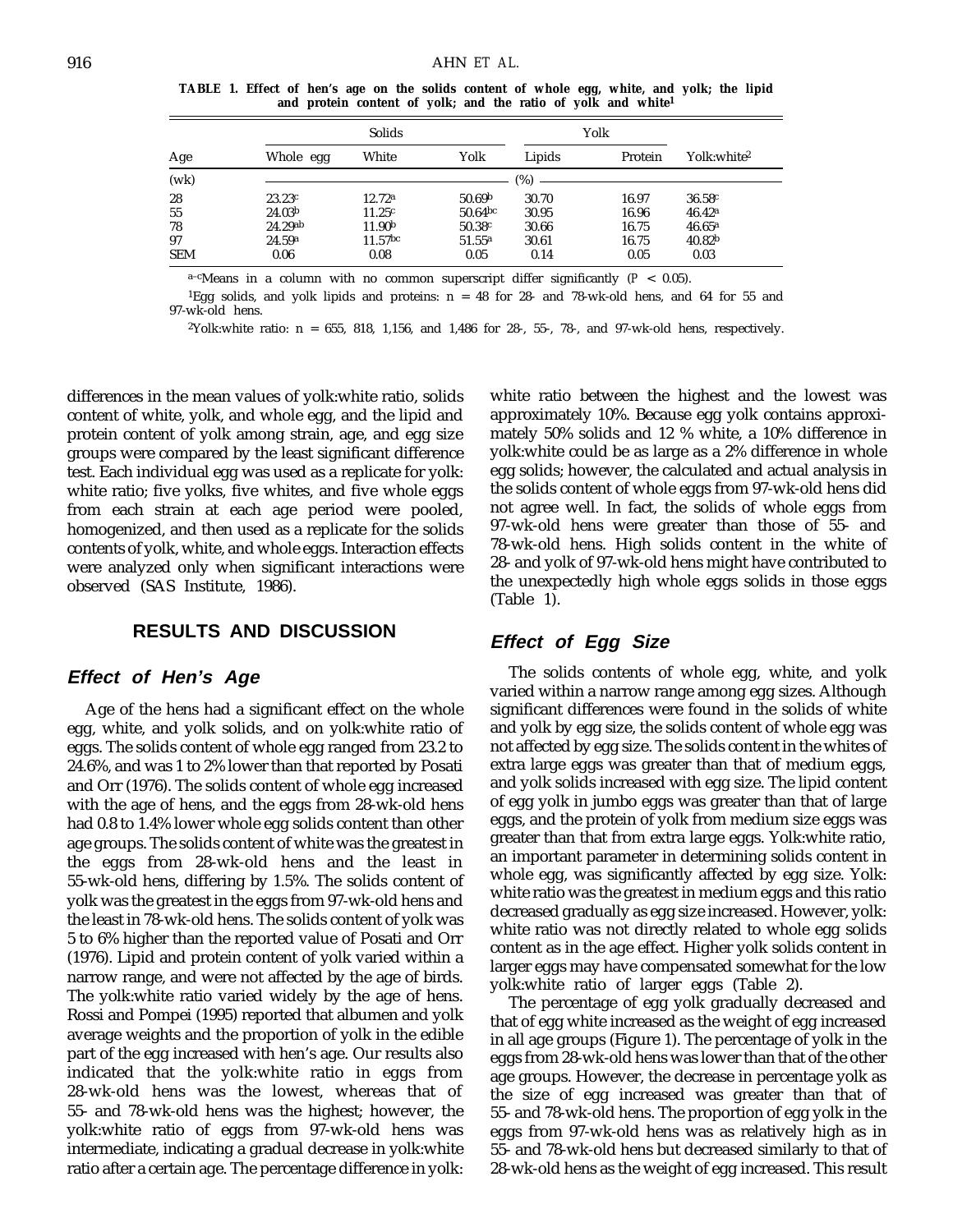|          |                   |       |      |        | and protein content of yolk; and the ratio of yolk and white <sup>1</sup> |                         |  |  |  |
|----------|-------------------|-------|------|--------|---------------------------------------------------------------------------|-------------------------|--|--|--|
|          | Solids            |       |      | Yolk   |                                                                           |                         |  |  |  |
| Egg size | Whole egg         | White | Yolk | Lipids | Protein                                                                   | Yolk:white <sup>2</sup> |  |  |  |
|          | $(\%)$ and $(\%)$ |       |      |        |                                                                           |                         |  |  |  |

**TABLE 2. Effect of egg size on the solids content of whole egg, white, and yolk; the lipid**

a-cMeans in a column with no common superscript differ significantly  $(P < 0.05)$ . SEM 0.04 0.04 0.06 0.07 0.03 0.03

Medium 24.14 11.67<sup>b</sup> 50.58<sup>b</sup> 30.83<sup>ab</sup> 16.98<sup>a</sup> 45.41<sup>a</sup>  $\rm{Large} \hspace{15.55ex} 24.08$   $\rm{11.83^{ab}}$   $\rm{50.71^{b}}$   $\rm{30.55^{b}}$   $\rm{16.85^{ab}}$   $\rm{43.78^{ab}}$ Extra large 23.95 11.92<sup>a</sup> 50.95<sup>ab</sup> 30.62<sup>ab</sup> 16.78<sup>b</sup> 41.93<sup>b</sup><br>Jumbo 24.16 11.71<sup>ab</sup> 51.22<sup>a</sup> 31.01<sup>a</sup> 16.84<sup>ab</sup> 39.38<sup>c</sup> Jumbo 24.16 11.71<sup>ab</sup> 51.22<sup>a</sup> 31.01<sup>a</sup> 16.84<sup>ab</sup> 39.38<sup>c</sup>

<sup>1</sup>Egg solids, and yolk lipids and proteins:  $n = 48$  for medium and jumbo, 64 for large and extra large eggs.  $2Y$ olk:white ratio: n = 850, 1,346, 1,293, and 626 for medium, large, extra large, and jumbo eggs, respectively.



**FIGURE 1.** Effect of egg size on the proportion of egg yolk or egg white (percentage) in whole egg (·, yolk; +, white).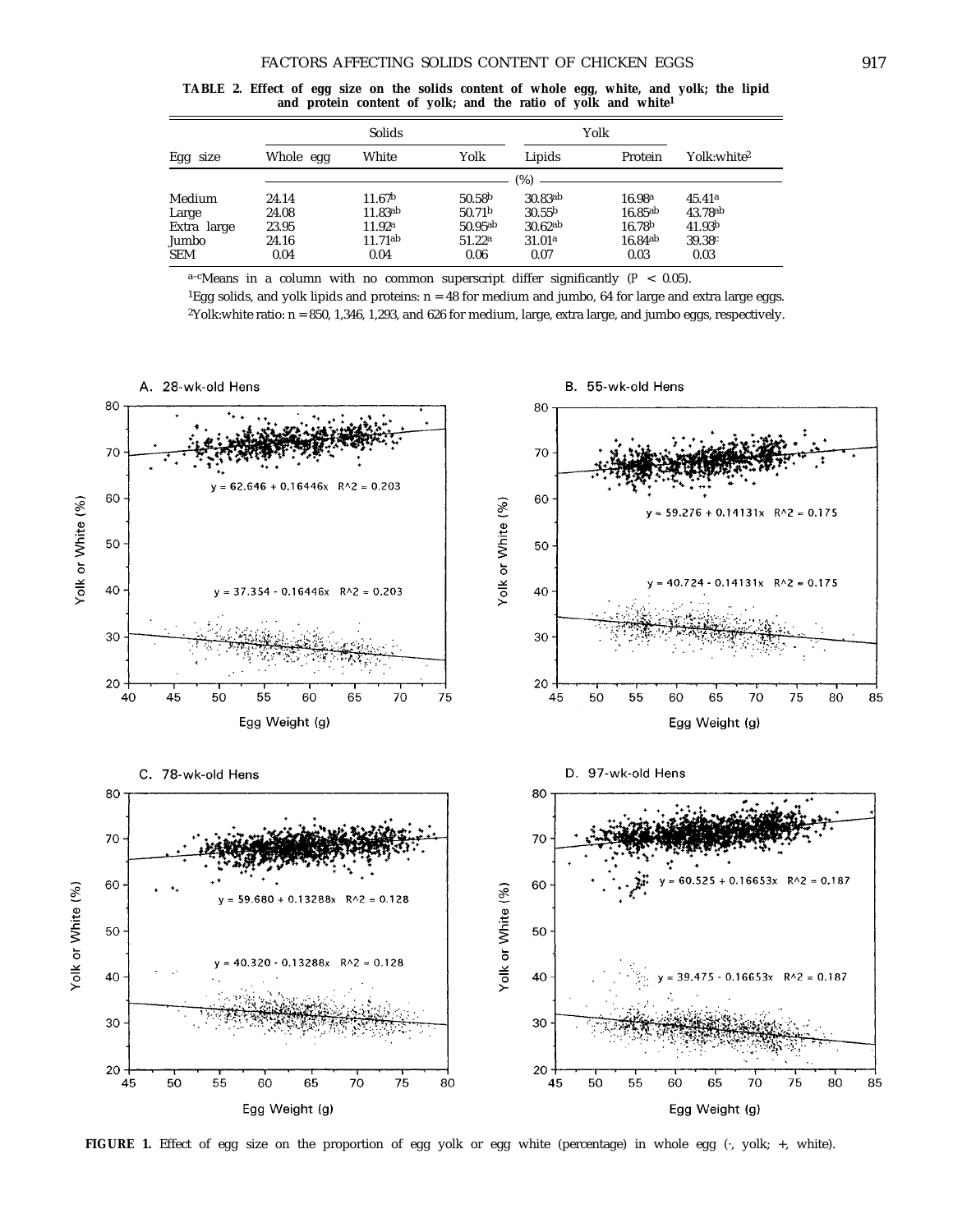Solids Yolk Hen strain Whole egg White Yolk Lipids Protein Yolk:white<sup>2</sup> (%)  $H\&N$  23.97<sup>b</sup> 11.51<sup>b</sup> 50.68<sup>bc</sup> 30.87 16.75 42.72 Delta 23.44<sup>c</sup> 11.65<sup>ab</sup> 50.45<sup>c</sup> 30.56 16.89 43.06  $W-36$  24.52<sup>a</sup> 11.99<sup>ab</sup> 50.89<sup>b</sup> 31.05 16.79 42.47  $W-77$  24.36<sup>a</sup> 12.03<sup>a</sup> 51.41<sup>a</sup> 30.44 17.00 41.95 SEM 0.06 0.08 0.05 0.14 0.05 0.03

**TABLE 3. Effect of hen strain on the solids content of whole egg, white and yolk; the lipid and protein content of yolk; and the ratio of yolk and white1**

a-cMeans in a column with no common superscript differ significantly  $(P < 0.05)$ .

1Egg solids, and yolk lipid and protein: n = 56.

<sup>2</sup>Yolk:white ratio:  $n = 1,018, 1,047, 917,$  and  $1,133$  for H&N, Delta, W36, and W77, respectively.

indicated that the effect of egg size on the egg solids and yolk:white ratio of eggs from 28-wk-old hens would be greater than those from 55- and 78-wk-old hens, and suggests that the larger eggs from 28- and 97-wk-old hens would be ideal for table eggs rather than liquid eggs because consumers are not concerned about yolk size or solids content in their table eggs. Comparatively high yolk percentages in the eggs from 55- and 78-wk-old hens suggested that they would be better used for processing than for table eggs. Figure 2 also suggests that eggs from 28-wk-old and 97-wk-old hens would be more suitable for table eggs than for whole liquid egg production. Large eggs would be ideal for table egg and jumbo eggs for liquid egg preparation.

### **Effect of Hen's Strain**

Solids of whole egg, white, and yolk were significantly affected by the strain of hens. Delta had the lowest percentage of whole egg solids of all, H&N the next, and Hy-Line<sup>®</sup> W36 and W77 the highest (Table 3). The solids content of white in H&N was lower than that of others. Yolk solids content was the highest in Hy-Line<sup>®</sup> W77 and the lowest in Delta. Yolk lipid and yolk protein were not influenced by the strain of hens, and the sums of yolk lipid and protein were almost the same in all strains. Strains of hens also had a significant effect on the yolk:white ratio but the differences were small. Yolk:white ratio among different strains varied from 42 to 43%, and were not significantly different from each other. The yolk:white ratio of the hen's strain did not agree with whole egg solids. Considering the number of samples used to determine yolk:white ratio (over 10 times those for solids content), however, yolk:white ratio would be more accurate and reliable than the solids value presented here. Of course, direct determination of whole egg solids would be a better method than an indirect method (yolk:white ratio) in getting accurate information on the factors affecting egg solids if the sample size is large enough (Table 3).

# **Interaction Effects**

Strain by size interaction in whole egg solids was the only significant  $(P < 0.05)$  interaction observed in this

study. Each strain had different relationships between egg size and whole egg solids content (Figure 2). In H&N, whole egg solids gradually decreased as the size of egg increased. Delta has similar trends as H&N but the whole egg solids increased in jumbo eggs. However, in Hy-Line W36, the whole egg solids content was hardly influenced by egg size except for the sharp increase in jumbo eggs. Unlike other strains, in Hy-Line<sup>®</sup> W77, the whole egg solids content in larger eggs was higher than that of medium eggs.

#### **Conclusion**

The most clear and important trend from the statistical analysis of the data were the differences in yolk:white ratio by egg size and age of hens. Differences as large as 6 and 10% in yolk:white ratio were observed among egg sizes and age groups, respectively. Larger eggs always have lower yolk:white ratios than smaller eggs in all age



**FIGURE 2.** Effect of strain by size interaction on the content of whole egg solids (H&N,  $\Box$ ; Delta,  $\bullet$ ; W36, o; W77,  $\times$ ).